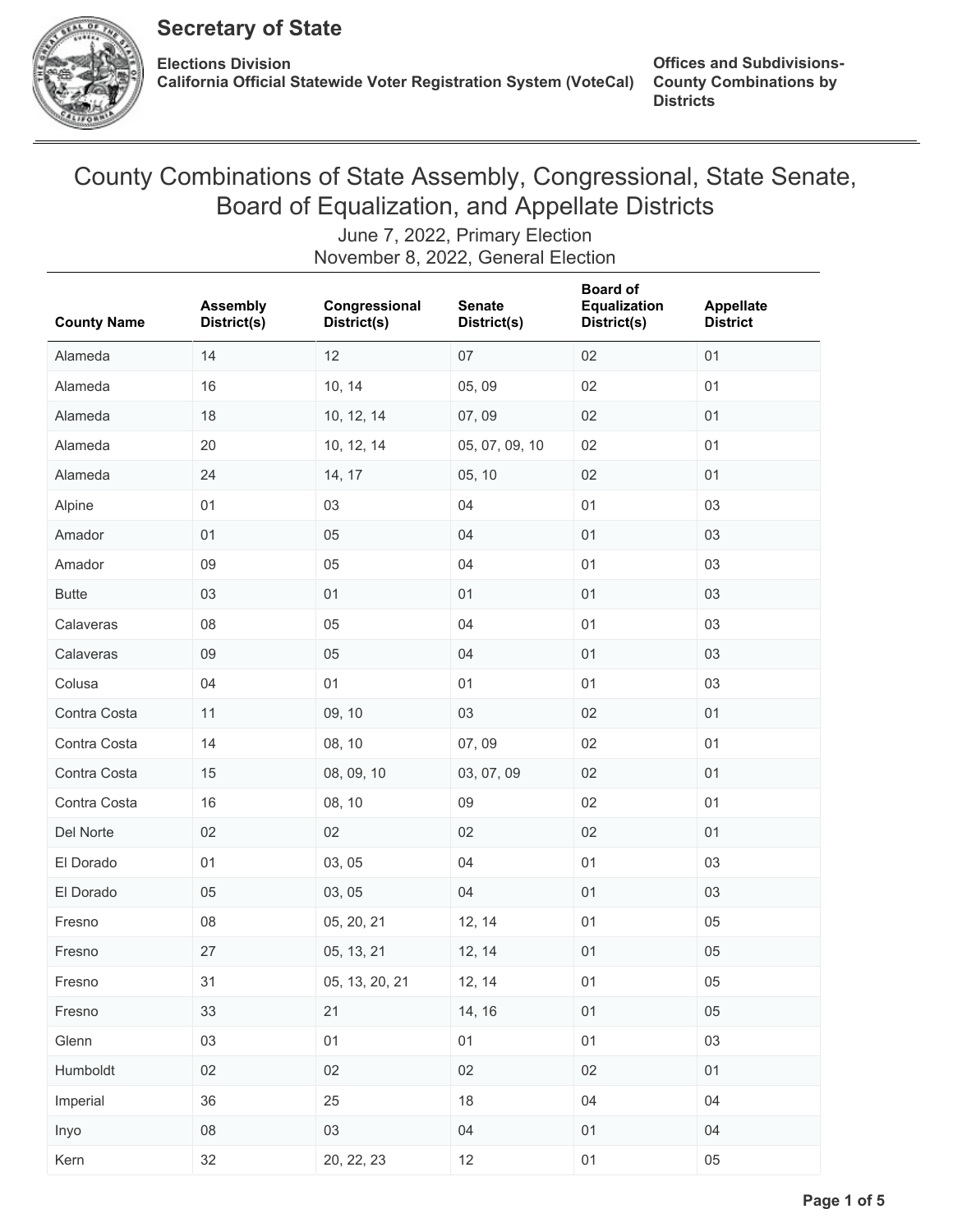

**Elections Division California Official Statewide Voter Registration System (VoteCal)**

| 34<br>12<br>01<br>Kern<br>20, 23<br>12, 16<br>Kern<br>35<br>20, 22<br>01<br>33<br>01<br>Kings<br>20, 22<br>16<br>04<br>04<br>02<br>02<br>Lake<br>01<br>01<br>01<br>01<br>Lassen | 05<br>05<br>05<br>01<br>03<br>02<br>02<br>02<br>02 |
|---------------------------------------------------------------------------------------------------------------------------------------------------------------------------------|----------------------------------------------------|
|                                                                                                                                                                                 |                                                    |
|                                                                                                                                                                                 |                                                    |
|                                                                                                                                                                                 |                                                    |
|                                                                                                                                                                                 |                                                    |
|                                                                                                                                                                                 |                                                    |
| Los Angeles<br>34<br>27, 28, 29, 30<br>03<br>20, 23, 25                                                                                                                         |                                                    |
| 23, 25<br>Los Angeles<br>39<br>23, 27, 28<br>03                                                                                                                                 |                                                    |
| 40<br>03<br>Los Angeles<br>27, 29, 30, 32<br>20, 23, 25, 27                                                                                                                     |                                                    |
| 41<br>03<br>Los Angeles<br>27, 28, 30, 31<br>20, 22, 23, 25                                                                                                                     |                                                    |
| 42<br>26, 32<br>24<br>03<br>Los Angeles                                                                                                                                         | 02                                                 |
| 43<br>Los Angeles<br>29, 30<br>20, 27<br>03                                                                                                                                     | 02                                                 |
| 44<br>28, 29, 30, 32<br>Los Angeles<br>20, 25, 27<br>03                                                                                                                         | 02                                                 |
| 46<br>Los Angeles<br>29, 32<br>20, 27<br>03                                                                                                                                     | 02                                                 |
| 48<br>Los Angeles<br>28, 31, 38<br>03<br>22, 25, 30                                                                                                                             | 02                                                 |
| 49<br>28, 31, 38<br>03<br>Los Angeles<br>22, 25                                                                                                                                 | 02                                                 |
| Los Angeles<br>51<br>30, 32, 36, 37<br>24, 26, 27, 28<br>03                                                                                                                     | 02                                                 |
| 52<br>28, 30, 34<br>Los Angeles<br>25, 26<br>03                                                                                                                                 | 02                                                 |
| 53<br>35, 38<br>22, 30<br>03<br>Los Angeles                                                                                                                                     | 02                                                 |
| 54<br>26, 28, 30, 33<br>03<br>30, 34, 37, 38,<br>Los Angeles<br>42                                                                                                              | 02                                                 |
| 03<br>Los Angeles<br>55<br>30, 36, 37<br>24, 28                                                                                                                                 | 02                                                 |
| 56<br>31, 38<br>03<br>Los Angeles<br>22, 30                                                                                                                                     | 02                                                 |
| 57<br>Los Angeles<br>26, 28, 33, 35<br>03<br>34, 37, 42, 43                                                                                                                     | 02                                                 |
| 61<br>36, 37, 43<br>24, 28, 35<br>Los Angeles<br>03                                                                                                                             | 02                                                 |
| 42, 44, 45<br>30, 33<br>Los Angeles<br>62<br>03                                                                                                                                 | 02                                                 |
| 64<br>38, 42, 45<br>30, 33, 34<br>Los Angeles<br>03                                                                                                                             | $02\,$                                             |
| 65<br>36, 43, 44<br>33, 35<br>Los Angeles<br>03                                                                                                                                 | 02                                                 |
| Los Angeles<br>66<br>36, 43, 44<br>24, 35<br>03                                                                                                                                 | 02                                                 |
| 45<br>Los Angeles<br>67<br>36<br>03                                                                                                                                             | 02                                                 |
| Los Angeles<br>42, 44<br>33, 35<br>69<br>03                                                                                                                                     | 02                                                 |
| 80<br>05, 13<br>04, 14<br>Madera<br>01                                                                                                                                          | 05                                                 |
| Madera<br>13<br>27<br>04, 14<br>01                                                                                                                                              | 05                                                 |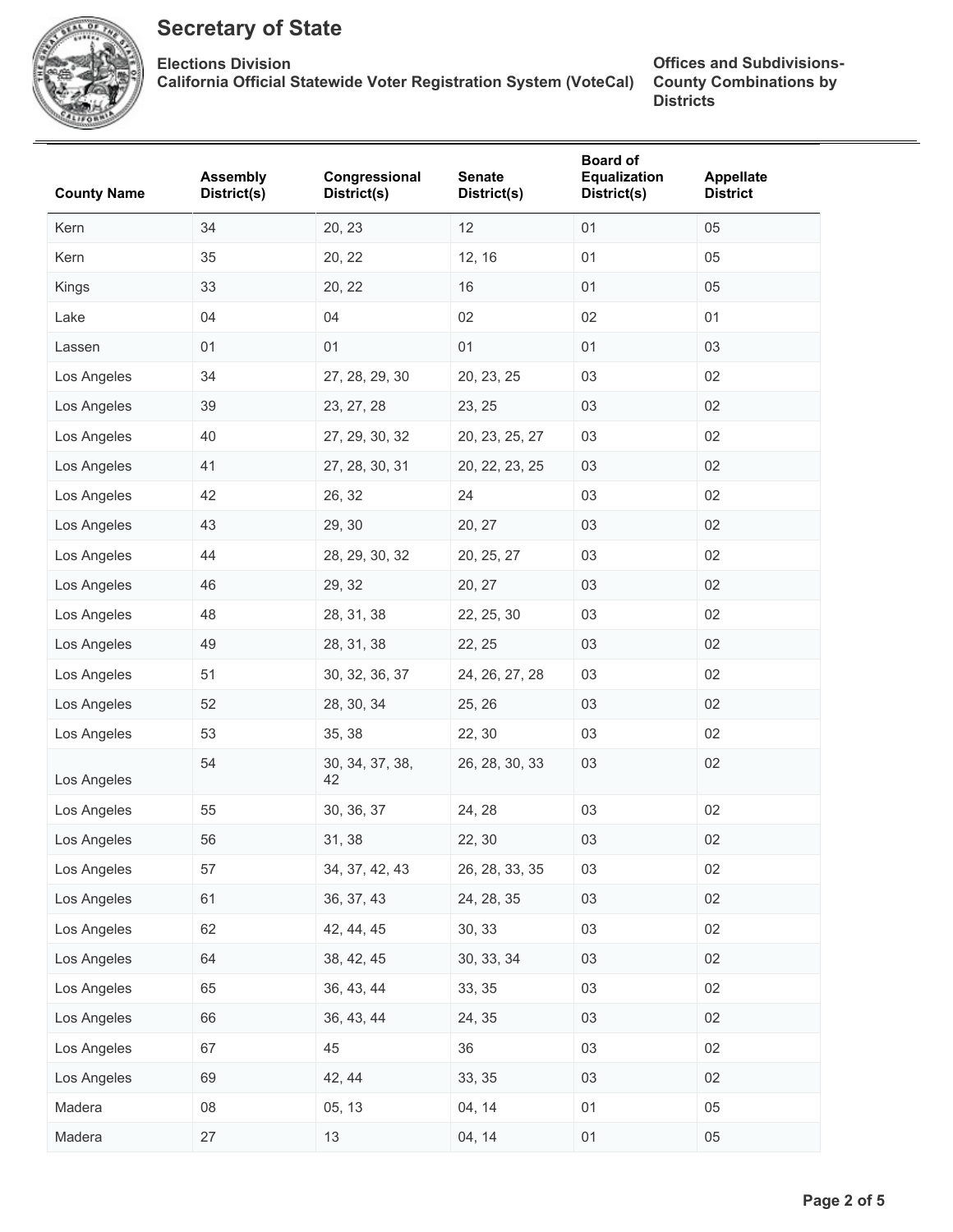

**Elections Division California Official Statewide Voter Registration System (VoteCal)**

| <b>County Name</b> | <b>Assembly</b><br>District(s) | Congressional<br>District(s) | <b>Senate</b><br>District(s) | <b>Board of</b><br>Equalization<br>District(s) | Appellate<br><b>District</b> |
|--------------------|--------------------------------|------------------------------|------------------------------|------------------------------------------------|------------------------------|
| Marin              | 12                             | 02                           | 02                           | 02                                             | 01                           |
| Mariposa           | 08                             | 05                           | 04                           | 01                                             | 05                           |
| Mendocino          | 02                             | 02                           | 02                           | 02                                             | 01                           |
| Merced             | 22                             | 13                           | 04, 14                       | 01                                             | 05                           |
| Merced             | 27                             | 13                           | 04, 14                       | 01                                             | 05                           |
| Modoc              | 01                             | 01                           | 01                           | 01                                             | 03                           |
| Mono               | 08                             | 03                           | 04                           | 01                                             | 03                           |
| Monterey           | 29                             | 18, 19                       | 17                           | 02                                             | 06                           |
| Monterey           | $30\,$                         | 18, 19                       | 17                           | 02                                             | 06                           |
| Napa               | 04                             | 04                           | 03                           | 02                                             | 01                           |
| Nevada             | 01                             | 03                           | 01, 04                       | 01                                             | 03                           |
| Orange             | 59                             | 40, 45, 46                   | 30, 32, 34, 37               | 04                                             | 04                           |
| Orange             | 64                             | 38                           | 34                           | 04                                             | 04                           |
| Orange             | 67                             | 45, 46                       | 34, 36, 37                   | 04                                             | 04                           |
| Orange             | 68                             | 40, 46                       | 34, 37                       | 04                                             | 04                           |
| Orange             | $70\,$                         | 45, 46, 47                   | 34, 36                       | 04                                             | 04                           |
| Orange             | 71                             | 40, 49                       | 37, 38                       | 04                                             | 04                           |
| Orange             | 72                             | 40, 47, 49                   | 36, 37, 38                   | 04                                             | 04                           |
| Orange             | 73                             | 40, 47                       | 36, 37                       | 04                                             | 04                           |
| Orange             | 74                             | 49                           | 36, 37, 38                   | 04                                             | 04                           |
| Placer             | 01                             | 03                           | 01, 04, 06                   | 01                                             | 03                           |
| Placer             | 03                             | 03                           | 06                           | 01                                             | 03                           |
| Placer             | 05                             | 03                           | 01,06                        | 01                                             | 03                           |
| Plumas             | 01                             | 03                           | 01                           | 01                                             | 03                           |
| Riverside          | 36                             | 25, 41, 48                   | 18, 19, 32                   | 04                                             | 04                           |
| Riverside          | 47                             | 25, 39, 41                   | 18, 19, 31, 32               | 04                                             | 04                           |
| Riverside          | 58                             | 35, 39, 41                   | 19, 31                       | 04                                             | 04                           |
| Riverside          | 60                             | 25, 39, 41                   | 19, 31, 32                   | 04                                             | 04                           |
| Riverside          | 63                             | 35, 39, 40, 41               | 31, 32                       | 04                                             | 04                           |
| Riverside          | $71$                           | 41, 48                       | 32                           | 04                                             | 04                           |
| Sacramento         | 06                             | 06, 07                       | 06, 08                       | 01                                             | 03                           |
| Sacramento         | 07                             | 03, 06                       | 06, 08                       | 01                                             | 03                           |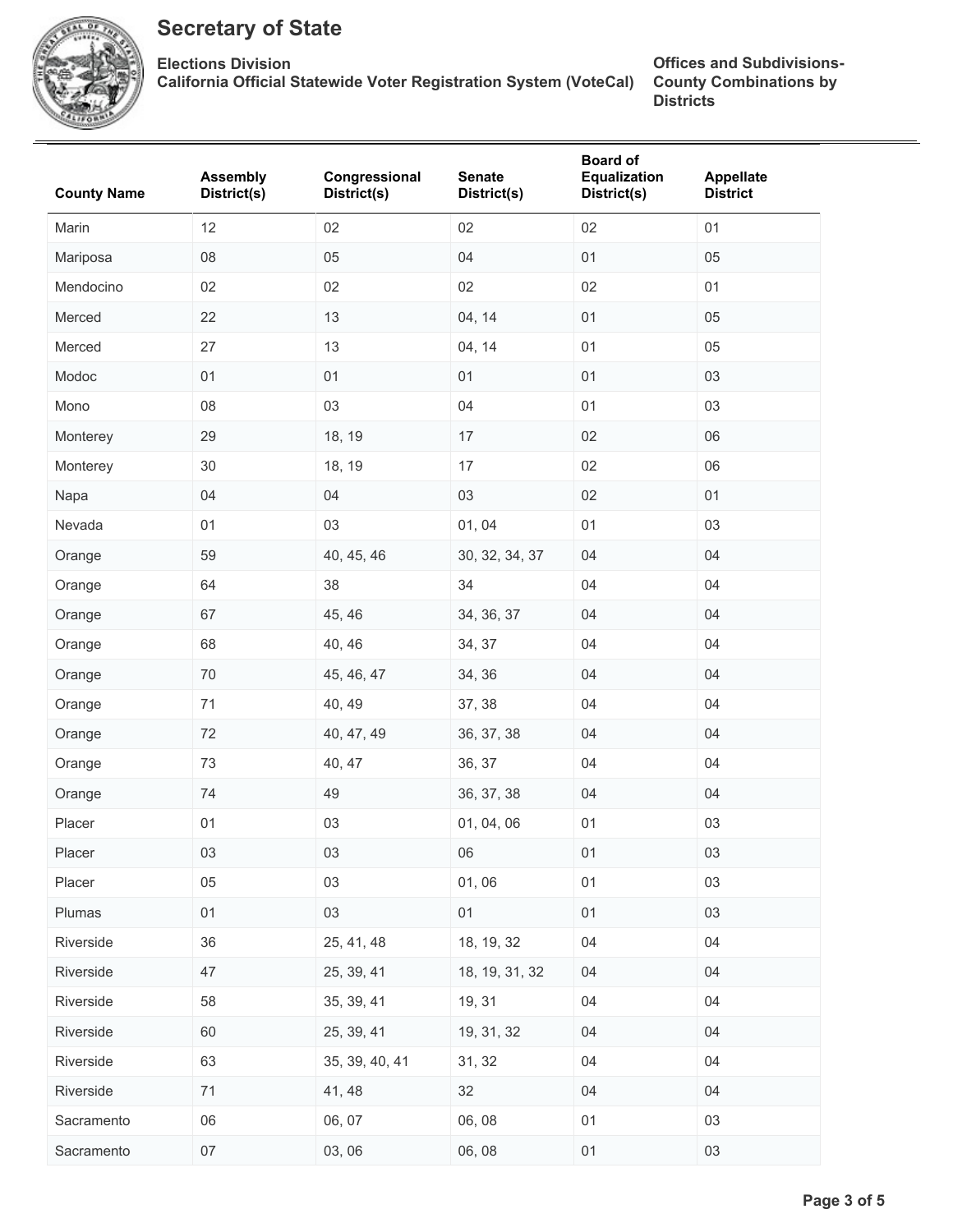

**Elections Division California Official Statewide Voter Registration System (VoteCal)**

| <b>County Name</b> | <b>Assembly</b><br>District(s) | Congressional<br>District(s) | <b>Senate</b><br>District(s) | <b>Board of</b><br><b>Equalization</b><br>District(s) | Appellate<br><b>District</b> |
|--------------------|--------------------------------|------------------------------|------------------------------|-------------------------------------------------------|------------------------------|
| Sacramento         | 09                             | 03, 06, 07                   | 03, 06, 08                   | 01                                                    | 03                           |
| Sacramento         | 10                             | 07                           | 03, 08                       | 01                                                    | 03                           |
| Sacramento         | 11                             | 07                           | 03                           | 01                                                    | 03                           |
| San Benito         | 29                             | 18                           | 17                           | 02                                                    | 06                           |
| San Bernardino     | 34                             | 23, 33                       | 18, 19, 23, 29               | 01                                                    | 04                           |
| San Bernardino     | 36                             | 23, 25                       | 18, 19                       | 01                                                    | 04                           |
| San Bernardino     | 39                             | 23                           | 19, 23                       | 01                                                    | 04                           |
| San Bernardino     | 41                             | 23, 28, 33, 35               | 23, 25, 29                   | 01, 04                                                | 04                           |
| San Bernardino     | 45                             | 23, 28, 33                   | 19, 25, 29                   | 01, 04                                                | 04                           |
| San Bernardino     | 47                             | 23, 25, 33                   | 19                           | 01                                                    | 04                           |
| San Bernardino     | 50                             | 23, 28, 33, 35               | 19, 22, 25, 29,<br>31        | 01, 04                                                | 04                           |
| San Bernardino     | 53                             | 35                           | 22, 29                       | 04                                                    | 04                           |
| San Bernardino     | 58                             | 33                           | 19, 29                       | 01                                                    | 04                           |
| San Bernardino     | 59                             | 35, 40                       | 22, 32                       | 04                                                    | 04                           |
| San Diego          | 74                             | 48, 49                       | 38                           | 04                                                    | 04                           |
| San Diego          | 75                             | 48, 50, 51, 52               | 18, 32, 39, 40               | 04                                                    | 04                           |
| San Diego          | 76                             | 48, 49, 50, 51               | 38, 40                       | 04                                                    | 04                           |
| San Diego          | 77                             | 49, 50, 51, 52               | 18, 38, 39, 40               | 04                                                    | 04                           |
| San Diego          | 78                             | 48, 50, 51, 52               | 18, 38, 39, 40               | 04                                                    | 04                           |
| San Diego          | 79                             | 48, 50, 51, 52               | 18, 39                       | 04                                                    | 04                           |
| San Diego          | 80                             | 48, 50, 52                   | 18, 39                       | 04                                                    | 04                           |
| San Francisco      | 12                             | 02                           | 02                           | 02                                                    | 01                           |
| San Francisco      | 17                             | 11, 15                       | 11                           | 02                                                    | 01                           |
| San Francisco      | 18                             | 12                           | 07                           | 02                                                    | 01                           |
| San Francisco      | 19                             | 11, 15                       | 11                           | 02                                                    | 01                           |
| San Joaquin        | 09                             | 09, 13                       | $05\,$                       | 01                                                    | 03                           |
| San Joaquin        | 13                             | 09, 13                       | 05                           | 01                                                    | 03                           |
| San Luis Obispo    | $30\,$                         | 19, 24                       | 17, 21                       | 02                                                    | 02                           |
| San Luis Obispo    | 37                             | 24                           | 17, 21                       | 02                                                    | 02                           |
| San Mateo          | 19                             | 15                           | 11, 13                       | 02                                                    | 01                           |
| San Mateo          | 21                             | 15, 16                       | 11, 13                       | 02                                                    | 01                           |